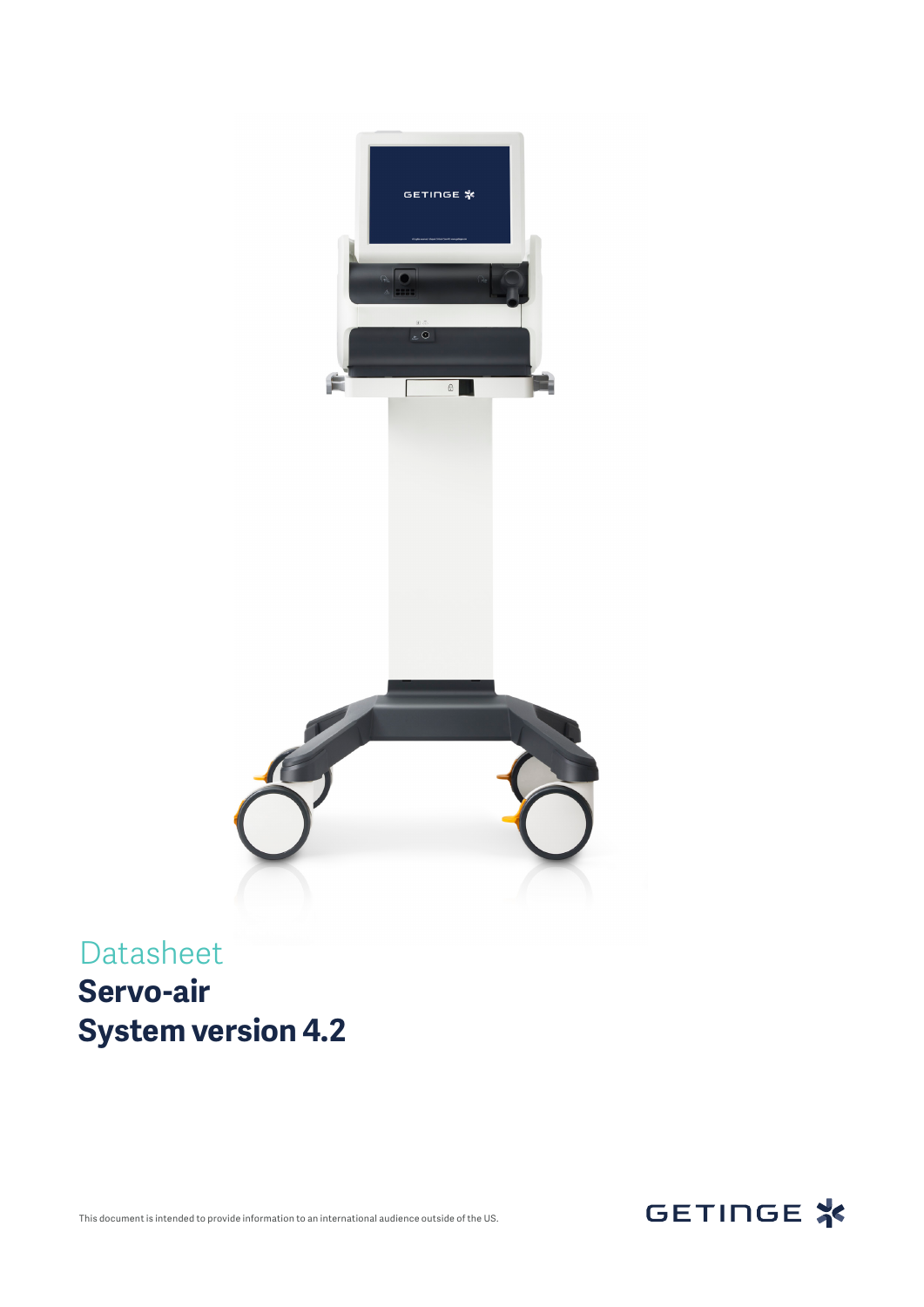# **Contents**

|                                              | 3  |
|----------------------------------------------|----|
|                                              | 3  |
|                                              | 3  |
|                                              | 4  |
|                                              | 4  |
|                                              | 4  |
|                                              | 4  |
|                                              | 4  |
|                                              | 4  |
|                                              | 5  |
|                                              | 5  |
|                                              | 5  |
| Ventilation modes - non invasive ventilation | 5  |
|                                              | 5  |
|                                              | 6  |
|                                              | 6  |
|                                              | 6  |
|                                              | 6  |
|                                              | 6  |
|                                              | 7  |
|                                              | 7  |
|                                              | 8  |
|                                              | 8  |
|                                              | 8  |
|                                              | 8  |
|                                              | 8  |
|                                              | 9  |
|                                              | 9  |
|                                              |    |
|                                              | 9  |
|                                              |    |
|                                              | 10 |
|                                              | 10 |
|                                              | 10 |
|                                              | 10 |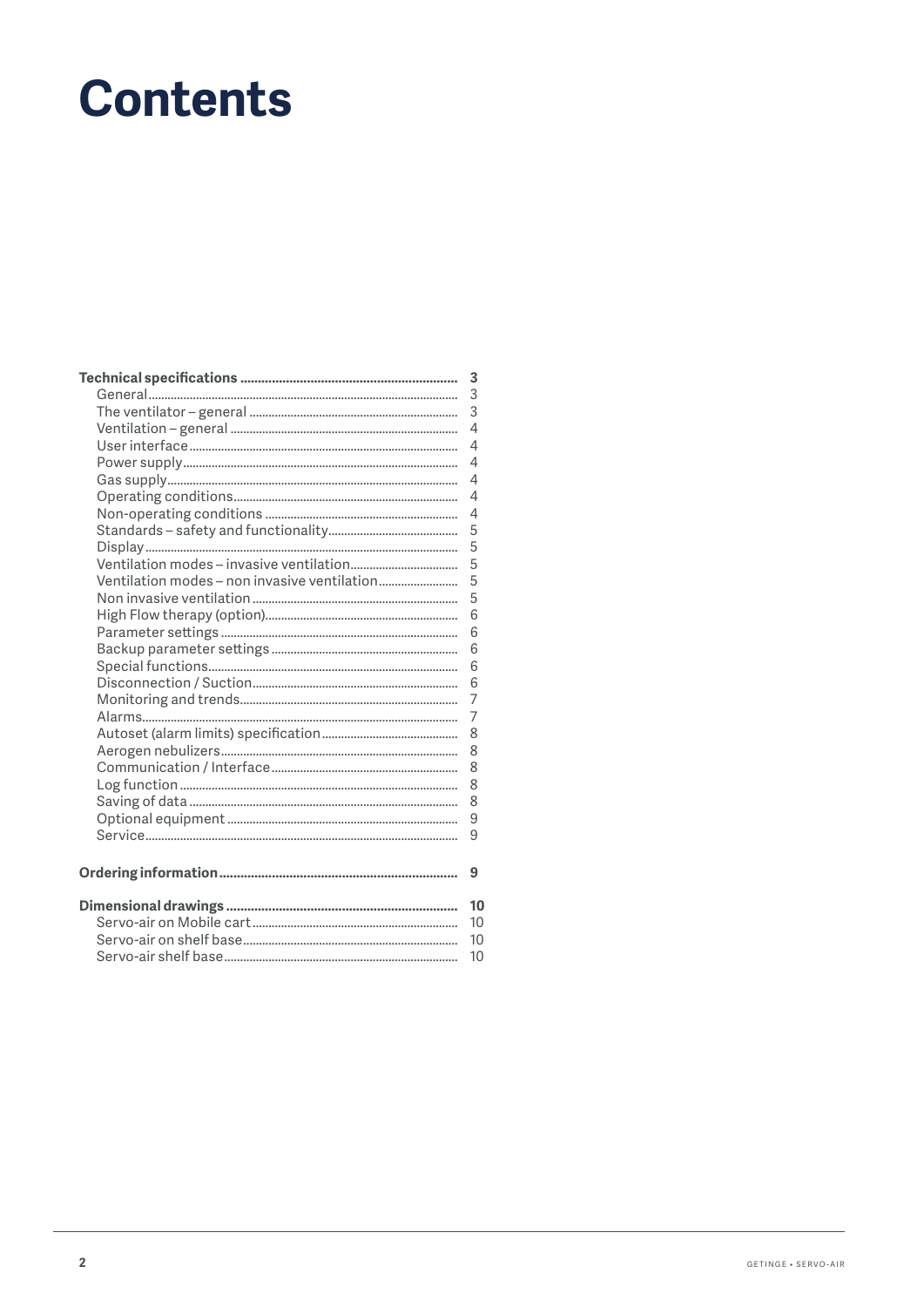# <span id="page-2-0"></span>**Servo-air** Technical specifications

#### **General**

| Intended use         | The Servo-air ventilator system is:<br>• intended for respiratory support,<br>monitoring and treatment of pedi-<br>atric and adult patients<br>• to be used only by healthcare pro-<br>viders<br>• to be used only in professional<br>healthcare facilities and for trans-<br>port within these facilities |
|----------------------|------------------------------------------------------------------------------------------------------------------------------------------------------------------------------------------------------------------------------------------------------------------------------------------------------------|
| Instructions for use | Please carefully read the user's man-<br>ual                                                                                                                                                                                                                                                               |
| Legal manufacturer   | <b>Maquet Critical Care AB</b>                                                                                                                                                                                                                                                                             |
| Other products       | See separate datasheets.                                                                                                                                                                                                                                                                                   |
|                      | Contact your local Getinge supplier<br>for more information.                                                                                                                                                                                                                                               |

#### **The ventilator – general**

|                                                            | Servo-air                              | Servo-air on<br>mobile cart                                                                                           |
|------------------------------------------------------------|----------------------------------------|-----------------------------------------------------------------------------------------------------------------------|
| Base system weight                                         | Approx. 15 kg<br>$(33$ lbs)            | Approx. 30 kg<br>$(66$ lbs)<br>• Base system ap-<br>prox. 15 kg (33 lbs)<br>• Mobile cart ap-<br>prox. 15 kg (33 lbs) |
| Dimensions of base<br>(W x D), see dimensional<br>drawings | 375 x 350 mm<br>$(14.8" \times 13.8")$ | 647 x 547 mm<br>(25.5"x21.5") incl.<br>wheels                                                                         |
| Height (incl. user inter-<br>face)                         | 489 mm (19.3")                         | 1335 mm (52.6")                                                                                                       |
| Wheels                                                     | N/A                                    | Four wheels with<br>separate brakes                                                                                   |
| A-weighted sound pres-<br>sure level (L <sub>DA</sub> )    | 1 m (3.3 ft)                           | <49 dB, measured at a distance of                                                                                     |
| A-weighted sound pow-<br>er level (L <sub>wA</sub> )       | $<$ 57 dB                              |                                                                                                                       |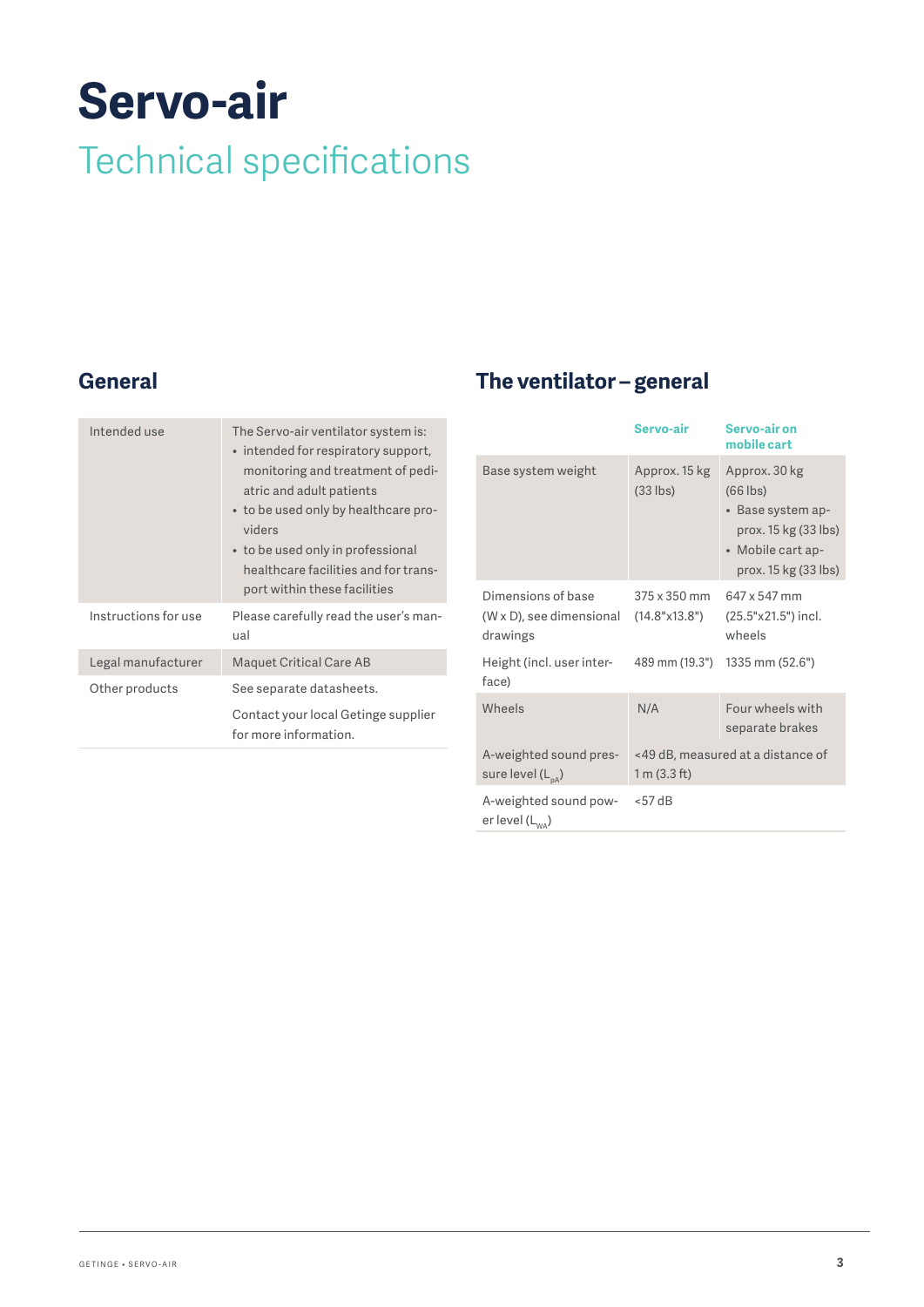#### <span id="page-3-0"></span>**Ventilation – general**

| Patient range                               | Tidal volume:<br>$\bullet$ Pediatric: 20 – 350 ml<br>• Adult: 100 - 2000 ml |
|---------------------------------------------|-----------------------------------------------------------------------------|
| <b>Bias flow</b>                            | $2$ l/min $±5%$                                                             |
| Internal compressible factor                | Max. $0.1$ ml/cmH <sub>2</sub> O                                            |
| Gas delivery system                         | Air turbine and $O2$ valve                                                  |
| Maximum airway pressure                     | 125 cmH <sub>2</sub> O                                                      |
| Method of triggering                        | Flow and pressure                                                           |
| Inspiratory flow range                      | • Adult: 0 - 240 l/min<br>• Pediatric: $0 - 240$ l/min                      |
| Pressure drop                               | Max. $3 \text{ cmH}_2O$ at a flow of<br>60 l/s (exp. channel)               |
| PEEP regulation                             | Microprocessor controlled<br>valve                                          |
| Rise time, expiratory flow mea-<br>surement | $<$ 12 ms for 10 – 90 % response<br>at flow of $3 - 192$ l/min              |
| Expiratory flow range                       | $0 - 192$ l/min                                                             |
|                                             |                                                                             |

#### **Gas supply**

| Inlet gas pressure O <sub>2</sub>       | 200 - 600 kPa / 2.0 - 6.0 bar /<br>$29 - 87$ PSI                                                                                              |
|-----------------------------------------|-----------------------------------------------------------------------------------------------------------------------------------------------|
| Connection standards<br>available       | AGA, DISS, NIST, or French standard                                                                                                           |
| Unavailable gas/loss<br>of gas pressure | The flow from an unavailable gas $(O_2)$<br>is automatically compensated for so<br>that the patient gets the preset vol-<br>ume and pressure. |
| Patient system gas<br>connectors        | Male 22 mm / female 15 mm. In ac-<br>cordance with ISO 5356-1.                                                                                |
| Gas exhaust port                        | Male 30 mm cone                                                                                                                               |

#### **Operating conditions**

| Operating temperature                   | +10 to +40 $\degree$ C (+50 to +104 $\degree$ F) |
|-----------------------------------------|--------------------------------------------------|
| Relative humidity                       | 15 to 95% non-condensing                         |
| Atmospheric pressure                    | 660 to 1060 hPa                                  |
| Lowest pressure in pa-<br>tient circuit | $-400$ cmH <sub>2</sub> O                        |

#### **User interface**

| <b>Type</b>  | TFT-LCD touchscreen                                      |
|--------------|----------------------------------------------------------|
| Size         | $300 \times 248$ mm $(11.8" \times 9.8")$                |
| Viewing area | 12" XGA, 1024x768 pixels with a 24-<br>bit color palette |

### **Non-operating conditions**

| Storage temperature               | $-25$ to $+60$ °C (-13 to $+140$ °F) |
|-----------------------------------|--------------------------------------|
| Storage relative humidity         | 10 to 95% non-condensing             |
| Storage atmospheric pres-<br>sure | 470 to 1060 hPa                      |
|                                   |                                      |

#### **Power supply**

| Power supply, auto-<br>matic range selection         | 100-240 V AC ±10%, 50-60 Hz                                                    |
|------------------------------------------------------|--------------------------------------------------------------------------------|
| Plug-in battery module:<br>• Battery backup (Li-ion) | • Two battery module slots. One bat-<br>tery is delivered with the ventilator. |
| • Battery capacity                                   | • Rechargeable, 14.4 V, 6.6 Ah each                                            |
| • Battery backup time                                | • Approximately 2 h (factory new<br>battery)                                   |
| • Recharge time                                      | • Approximately 3 h/battery                                                    |
| External 12 V battery                                | 12.0 V - 15.0 V DC, 15 A                                                       |
|                                                      |                                                                                |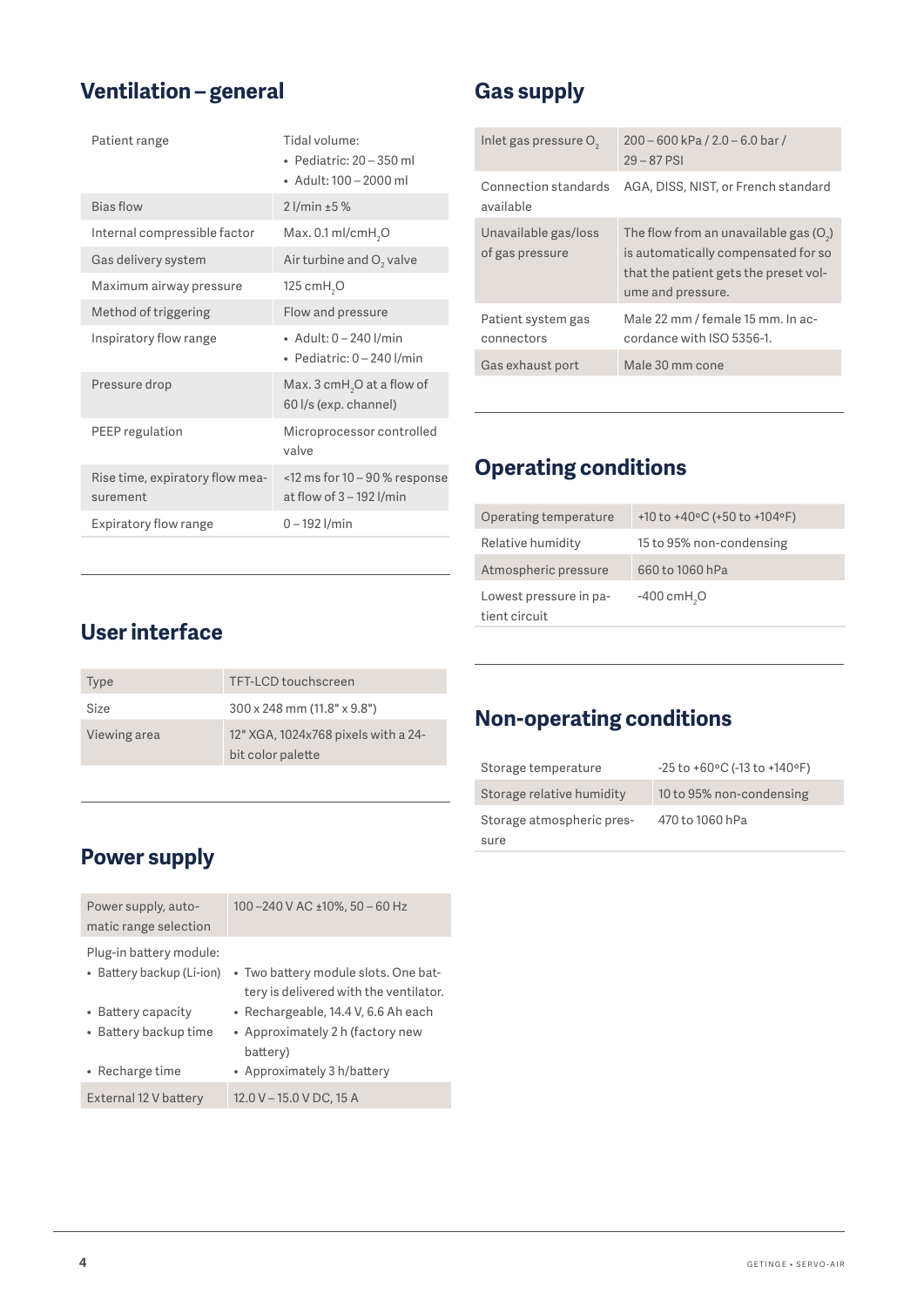#### <span id="page-4-0"></span>**Standards – safety and functionality**

| CE<br>0123                               | The device complies with re-<br>quirements and classification IIb<br>of Medical Devices Regulation<br>(EU) 2017/745.                                                                                                                              |
|------------------------------------------|---------------------------------------------------------------------------------------------------------------------------------------------------------------------------------------------------------------------------------------------------|
|                                          | CE Mark Notified Body number:<br>0123.                                                                                                                                                                                                            |
| Classification                           | IEC 60601-1: 2005 + A1:2012,<br>Class I, continuous operation.                                                                                                                                                                                    |
|                                          | Applied parts:<br>- Equipment making physical<br>contact with the patient and<br>the gas path ways. Type B<br>- Nebulizer patient unit and<br>cable. Type BF                                                                                      |
| <b>Standards</b>                         | • Applied parts, i.e. equipment<br>making physical contact with<br>the patient, are described in<br><b>Ventilation patient connec-</b><br>tion-System flowchart.<br>· ISO 80601-2-12:2011<br>· ISO 80601-2-55:2018<br>• EN 13544-1:2007 + A1:2009 |
| Ingress protection                       | IP 21                                                                                                                                                                                                                                             |
| Electromagnetic compati-<br>bility (EMC) | According to limits specified in<br>IEC 60601-1-2:2014                                                                                                                                                                                            |

#### **Ventilation modes – invasive ventilation**

| Controlled ventilation   | • PC (Pressure Control)<br>• VC (Volume Control)<br>• PRVC (Pressure Regulated Volume<br>Control), option                                                                                             |
|--------------------------|-------------------------------------------------------------------------------------------------------------------------------------------------------------------------------------------------------|
| Supported ventilation:   | • PS/CPAP (Pressure Support / Con-<br>tinuous Positive Airway Pressure)<br>• VS (Volume Support), option                                                                                              |
| <b>AUTOMODE</b> (option) | • Control mode: VC <-><br>Support mode: VS<br>• Control mode: PC <-><br>Support mode: PS<br>• Control mode: PRVC <-><br>Support mode: VS                                                              |
| Combined ventilation     | • SIMV (VC) + PS (Synchronized In-<br>termittent Mandatory Ventilation)<br>$\bullet$ SIMV (PC) + PS<br>• SIMV (PRVC) + PS (option)<br>• Bi-Vent/APRV (Airway Pressure<br>Release Ventilation), option |

#### **Ventilation modes – non invasive ventilation**

| Controlled ventilation | NIV PC, option |
|------------------------|----------------|
| Supported ventilation: | NIV PS, option |

#### **Display**

| Views                                                       | • Basic view<br>• Advanced view<br>• Loops view<br>Distance view<br>• Family view<br>• Servo Compass view (option)<br>• Each of the screen layout views offers a<br>specific combination of displayed wave-<br>forms, loops and presented values. |
|-------------------------------------------------------------|---------------------------------------------------------------------------------------------------------------------------------------------------------------------------------------------------------------------------------------------------|
| Real time wave-<br>forms                                    | • Pressure<br>$\cdot$ Flow<br>• Volume                                                                                                                                                                                                            |
| Loops                                                       | · Pressure - Volume<br>• Volume – Flow                                                                                                                                                                                                            |
| A reference loop and two overlaying loops can be displayed. |                                                                                                                                                                                                                                                   |
| Servo Compass                                               | Visualizes volume (VT/PBW) and pressure<br>(total or driving) in relation to set targets<br>in invasive modes.                                                                                                                                    |

#### **Non invasive ventilation**

I

| Max. leakage compen- | • Adult:                                              |
|----------------------|-------------------------------------------------------|
| sation level         | - Inspiratory: up to 240 l/min*                       |
|                      | - Expiratory: up to 65 l/min                          |
|                      | • Pediatric:                                          |
|                      | - Inspiratory: up to 240 l/min*                       |
|                      | - Expiratory: up to 25 l/min                          |
|                      |                                                       |
|                      | * up to 180 l/min with 100% O <sub>2</sub> concentra- |
|                      | tion                                                  |
| Disconnection flow   | • Low: 7.5 l/min                                      |
| (configurable)       | $\bullet$ High: 40 l/min                              |
|                      | • Disabled: Deactivates disconnec-                    |
|                      | tion detection                                        |
| Connection detection | Manual or automatic via bias flow                     |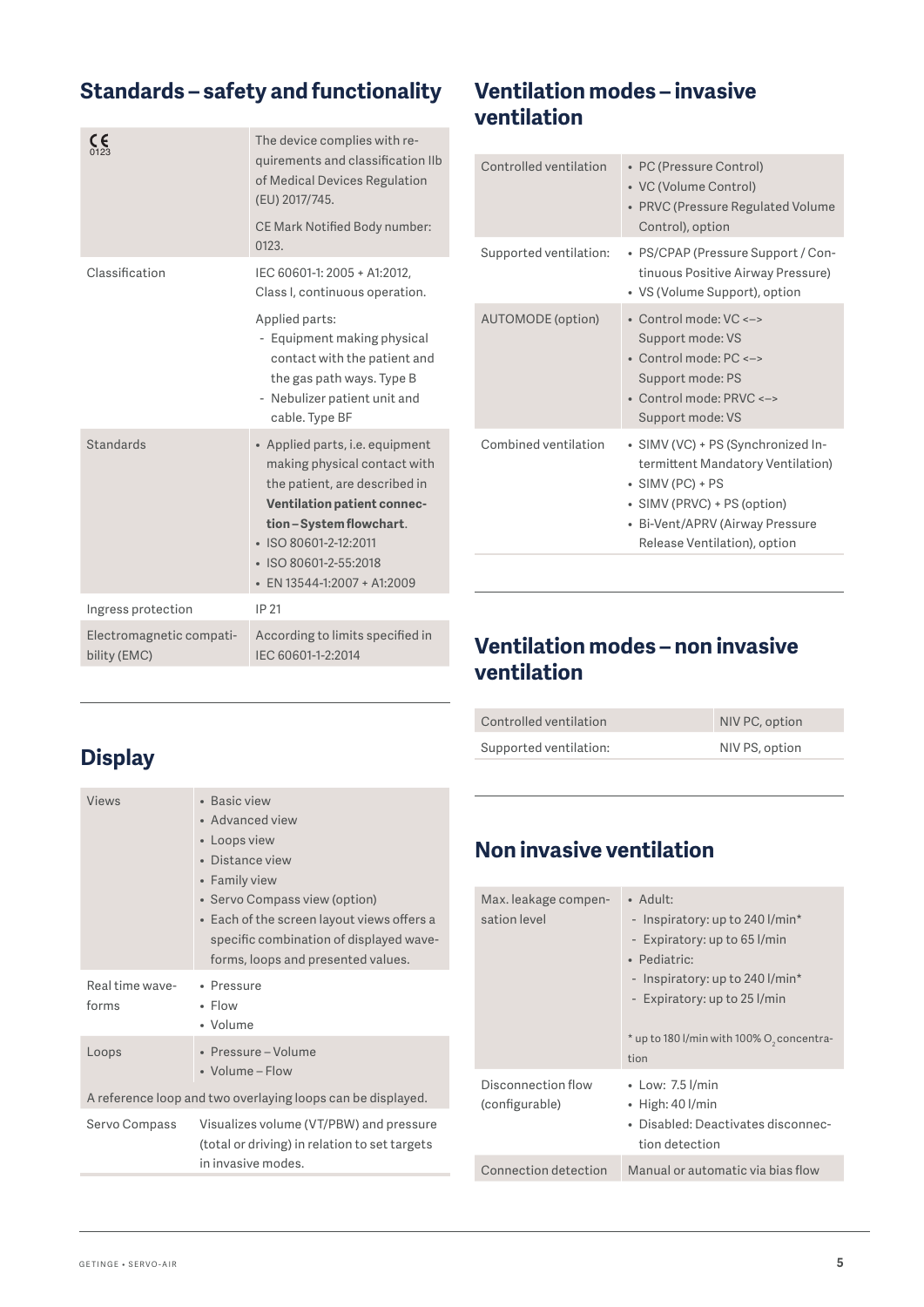#### <span id="page-5-0"></span>**High Flow therapy (option)**

```
Flow setting range • Adult: 5 - 60 l/min
```
• Pediatric: 2 – 30 l/min

#### **Parameter settings**

| <b>Parameter</b>                               | Adult<br>range | Pediatric<br>range |
|------------------------------------------------|----------------|--------------------|
| Tidal volume (ml)                              | $100 - 2000$   | $20 - 350$         |
| Minute volume (I/min)                          | $0.5 - 60$     | $0.3 - 20$         |
| Apnea, time to alarm (s)                       | $15 - 45$      | $2 - 45$           |
| Max. apnea time in Automode (s)                | $7 - 12$       | $3 - 15$           |
| Pressure level above PEEP (cmH <sub>2</sub> O) | $0 - 100$      | $0 - 80$           |
| Pressure level above PEEP in NIV<br>(cmH, O)   | $0 - 60$       | $0 - 60$           |
| PEEP (cmH <sub>2</sub> O)                      | $0 - 50$       | $0 - 50$           |
| PEEP in NIV (cmH <sub>2</sub> O)               | $2 - 20$       | $2 - 20$           |
| Respiratory rate (breaths/min)                 | $4 - 100$      | $4 - 150$          |
| SIMV rate (breaths/min)                        | $1 - 60$       | $1 - 60$           |
| Breath cycle time, SIMV (s)                    | $1 - 15$       | $0.5 - 15$         |
| $P_{High}$ (cmH <sub>2</sub> O)                | $2 - 50$       | $2 - 50$           |
| $T_{\text{High}}$ (s)                          | $0.2 - 30$     | $0.2 - 30$         |
| $T_{\text{peep}}$ (s)                          | $0.1 - 10$     | $0.1 - 10$         |
| PS above Phigh in Bi-Vent/APRV<br>(cmH, O)     | $0 - 98$       | $0 - 78$           |
| $O2$ concentration (%)                         | $21 - 100$     | $21 - 100$         |
| I:E ratio                                      | $1:10 - 4:1$   | $1:10 - 4:1$       |
| Ti(s)                                          | $0.1 - 5$      | $0.1 - 5$          |
| $T_{\text{Pause}}$ (s)                         | $0 - 1.5$      | $0 - 1.5$          |
| $T_{\text{pause}}$ (% of breath cycle time)    | $0 - 30$       | $0 - 30$           |
| Flow trigger (l/min)                           | $0 - 2$        | $0 - -2$           |
| Pressure trigger (cmH <sub>2</sub> O)          | -1 to -20      | -1 to -20          |
| Insp. rise time (% of breath cycle time)       | $0 - 20$       | $0 - 20$           |
| Insp. rise time (s)                            | 0 – 0.4        | $0 - 0.2$          |
| End inspiration (% of peak flow)               | $1 - 70$       | $1 - 70$           |
| End inspiration (% of peak flow) in NIV        | $10 - 70$      | $10 - 70$          |
| Decelerating flow pattern in VC (%)            | $0 - 100$      | $0 - 100$          |
| Flow adaptation in VC                          | on/off         | on/off             |

#### **Backup parameter settings**

| <b>Parameter</b>                                                   | Adult<br>range | <b>Pediatric</b><br>range |
|--------------------------------------------------------------------|----------------|---------------------------|
| Inspiratory tidal volume (ml)                                      | $100 - 2000$   | $20 - 350$                |
| Pressure level above PEEP in<br>backup (cmH <sub>2</sub> O)        | $5 - 100$      | $5 - 80$                  |
| Pressure level above PEEP in NIV<br>backup (cm $H$ <sub>2</sub> O) | $5 - 60$       | $5 - 60$                  |
| Respiratory rate in backup<br>(breaths/min)                        | $4 - 100$      | $4 - 150$                 |
| I:E ratio                                                          | $1:10 - 4:1$   | $1:10 - 4:1$              |
| Ti(S)                                                              | $0.1 - 5$      | $0.1 - 5$                 |

#### **Special functions**

| <b>Special function</b>                        | <b>Setting range</b>                                                      |
|------------------------------------------------|---------------------------------------------------------------------------|
| Manual breath                                  | Initiation of 1 breath (In SIMV mode<br>initiation of 1 mandatory breath) |
| Static measurements                            | $l$ nsp. or exp. hold (0 – 30 seconds)                                    |
| Nebulization                                   | 5-30 min/Continuous/Off                                                   |
| O, boost level                                 | Off, $1 - 79\%$                                                           |
| $O2$ boost function                            | Activate O <sub>2</sub> boost up to 1 minute                              |
| Leakage compensation                           | Automatic in all non invasive<br>modes                                    |
| Circuit compensation<br>(not available in NIV) | On/Off                                                                    |
| Previous mode                                  | Activates previously used mode                                            |
| Backup ventilation                             | Backup On/Off                                                             |
| Apnea management                               | Several parameters                                                        |

#### **Disconnection / Suction**

| Pre-oxygenation time    | Max. 2 min                                   |
|-------------------------|----------------------------------------------|
| Post-oxygenation time   | Max. 1 min                                   |
| Patient disconnected    | High priority alarm activated after<br>1 min |
| Adjustable oxygen level | $21 - 100\%$                                 |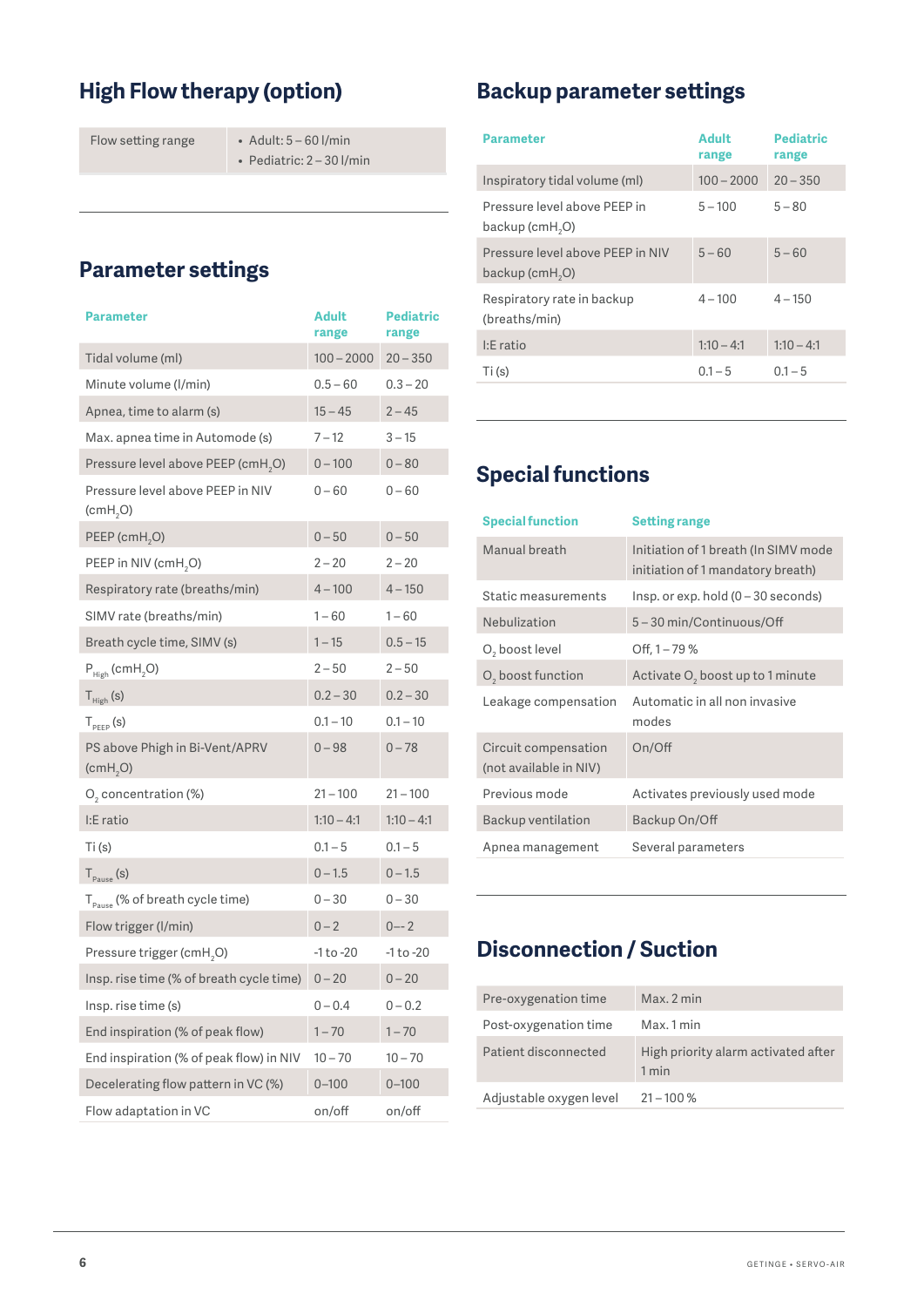### <span id="page-6-0"></span>**Monitoring and trends**

| Peak airway pressure                                      | Ppeak                        |
|-----------------------------------------------------------|------------------------------|
| Pause airway pressure                                     | Pplat                        |
| Mean airway pressure                                      | Pmean                        |
| Driving pressure                                          | Pdrive                       |
| Positive end expiratory pressure                          | <b>PEEP</b>                  |
| Spontaneous breaths per minute                            | RR sp                        |
| Respiratory rate                                          | <b>RR</b>                    |
| Spontaneous expiratory minute volume                      | MVe sp                       |
| Inspired minute volume                                    | <b>MVi</b>                   |
| Expired minute volume                                     | <b>MVe</b>                   |
| Leakage fraction (%)                                      | Leakage                      |
| Inspired tidal volume                                     | VTi                          |
| Expired tidal volume                                      | <b>VTe</b>                   |
| End expiratory flow                                       | Flowee                       |
| Measured oxygen concentration                             | O <sub>2</sub> conc.         |
| Dynamic compliance                                        | Cdyn                         |
| Static compliance                                         | Cstatic                      |
| Inspiratory resistance                                    | Ri                           |
| Expiratory resistance                                     | Re                           |
| Work of breathing, ventilator                             | WOBvent                      |
| Work of breathing, patient                                | WOBpat                       |
| Elastance                                                 | E                            |
| P <sub>0.1</sub>                                          | P 0.1                        |
| Shallow Breathing Index                                   | <b>SBI</b>                   |
| Ratio of expired tidal volume to predicted<br>body weight | VT/PBW                       |
| Ratio of expired tidal volume to body<br>weight           | VT/BW                        |
| Switch to backup (/minute)                                | <b>Trended value</b><br>only |
| Backup (%/min)                                            | Trended value<br>only        |

#### **Alarms**

| Alarm                                          | <b>Adult range</b>                                                                                                    | <b>Pediatric range</b>          |
|------------------------------------------------|-----------------------------------------------------------------------------------------------------------------------|---------------------------------|
| Airway pressure (upper<br>alarm limit)         | $16 - 100$<br>cmH <sub>2</sub> O                                                                                      | $16 - 90$ cmH <sub>2</sub> O    |
| Airway pressure NIV (upper<br>alarm limit)     | $16 - 70$ cmH <sub>2</sub> O                                                                                          | $16 - 70$ cmH <sub>2</sub> O    |
| Respiratory rate (upper<br>alarm limit)        | $2 - 160$<br>breaths/min                                                                                              | $2 - 160$<br>breaths/min        |
| Respiratory rate (lower<br>alarm limit)        | $1 - 159$<br>breaths/min                                                                                              | $1 - 159$<br>breaths/min        |
| Expired minute volume<br>(upper alarm limit)   | $1 - 60$ l/min                                                                                                        | $0.02 - 30$ l/min               |
| Expired minute volume<br>(lower alarm limit)   | $0.5 - 40$ l/min                                                                                                      | $0.01 - 20$ l/min               |
| End expiratory pressure<br>(upper alarm limit) | $1 - 55$ cmH <sub>2</sub> O                                                                                           | $1 - 55$ cmH <sub>2</sub> O     |
| End expiratory pressure<br>(lower alarm limit) | $0 - 47$ cmH <sub>2</sub> O                                                                                           | $0 - 47$ cmH <sub>2</sub> O     |
| No patient effort (Apnea)<br>alarm             | $15 - 45 s$                                                                                                           | $2 - 45s$                       |
|                                                | Automatic return to support<br>mode on patient triggering                                                             |                                 |
| No consistent patient effort                   |                                                                                                                       | Yes, described in User's manual |
| High continuous pressure                       |                                                                                                                       | Yes, described in User's manual |
| $O2$ concentration                             | Set value ±5 vol% or ≤18 vol%                                                                                         |                                 |
| Gas supply                                     | above 600 kPa (6.0 bar/87 PSI)                                                                                        | Below 200 kPa (2.0 bar/29 PSI), |
| Battery                                        | • Limited battery capacity:<br>$10 \text{ min}$<br>• No battery capacity: less than<br>3 min<br>· Low battery voltage |                                 |
| Leakage too high                               |                                                                                                                       | Yes, described in User's manual |
| Technical                                      |                                                                                                                       | Yes, described in User's manual |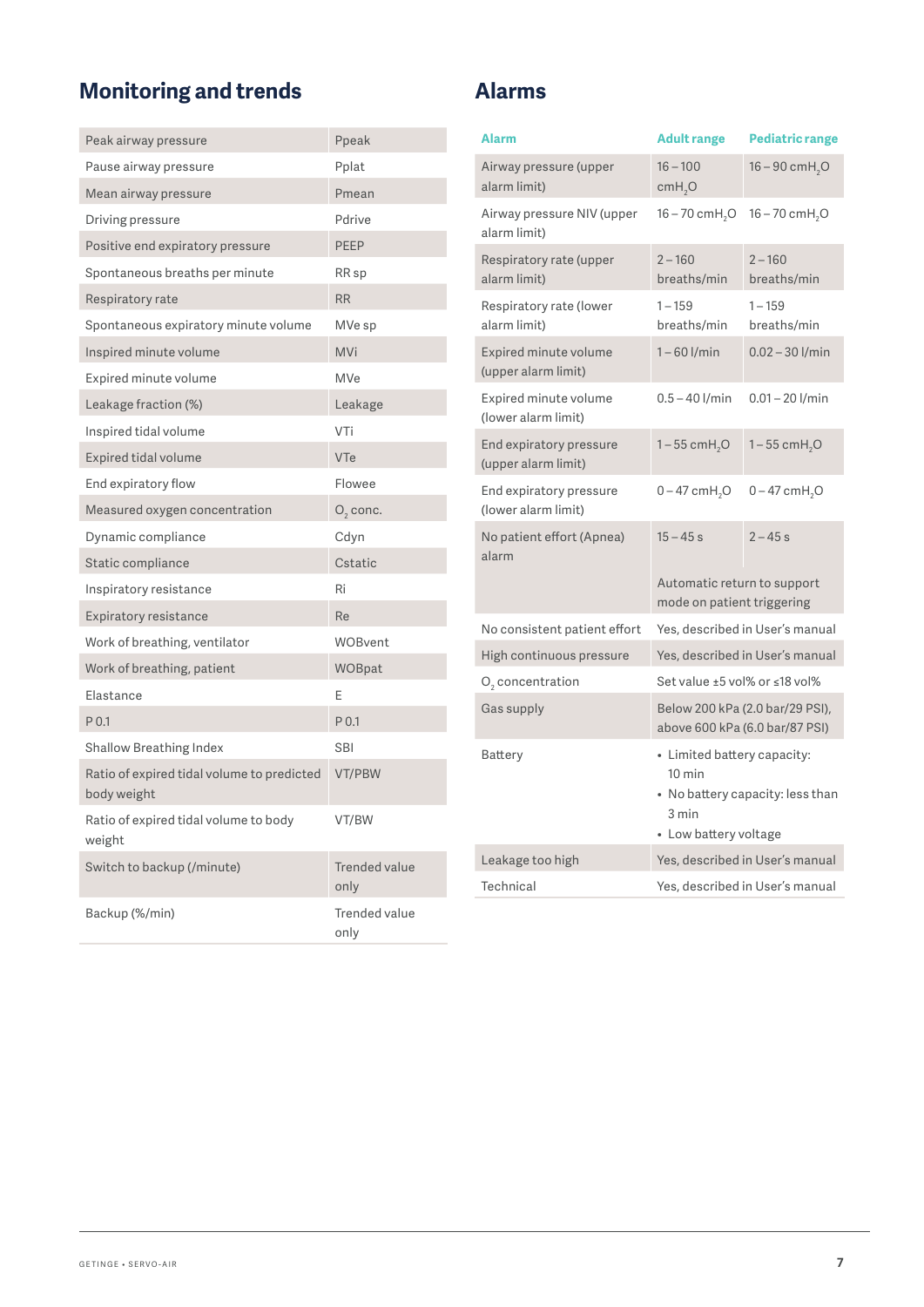#### <span id="page-7-0"></span>**Autoset (alarm limits) specification Communication / Interface**

| <b>Autoset (alarm limits)</b>           | <b>Invasive ventilation, controlled</b>                                        |
|-----------------------------------------|--------------------------------------------------------------------------------|
| specification                           | modes only                                                                     |
| High airway pressure:                   | Mean peak pressure +10 cmH <sub>2</sub> O or<br>at least 35 cmH <sub>2</sub> O |
| Expiratory minute vol-                  | Mean expiratory minute volume                                                  |
| ume (upper alarm limit)                 | $+50%$                                                                         |
| Expiratory minute vol-                  | Mean expiratory minute volume                                                  |
| ume (lower alarm limit)                 | $-50%$                                                                         |
| Respiratory rate (upper<br>alarm limit) | Mean respiratory rate +40%                                                     |
| Respiratory rate (lower<br>alarm limit) | Mean respiratory rate -40%                                                     |
| End expiratory pressure                 | Mean end expiratory pressure                                                   |
| (upper alarm limit)                     | $+5$ cmH <sub>2</sub> O                                                        |
| End expiratory pressure                 | Mean end expiratory pressure                                                   |
| (lower alarm limit)                     | $-3$ cm $H2O$                                                                  |

| Serial ports                             | • Two RS-232C ports. For data com-<br>munication via the Servo Communi-<br>cation Interface (SCI).                                       |
|------------------------------------------|------------------------------------------------------------------------------------------------------------------------------------------|
| Servo Communica-<br>tion Interface (SCI) | A protocol for data communication<br>with external devices                                                                               |
| Alarm output con-<br>nection (option)    | • 4-pin modular connector for com-<br>munication of all active alarms<br>• Switching capability: Max. 40 V DC,<br>max. 500 mA, max. 20 W |
| Data transfer via USB<br>port            | • For transfer of trends, logs, screen-<br>shots and recordings to a USB<br>memory stick                                                 |
| Ethernet port                            | • The network connection (LAN) port<br>is for service use                                                                                |

### **Aerogen nebulizers**

| Aerogen nebu-<br>lizers | Pro                                                            | Solo                                                            |
|-------------------------|----------------------------------------------------------------|-----------------------------------------------------------------|
| Size                    | W 50 x 1 50 x 145 mm<br>$(W 2.0" \times L 2.0" \times H 1.8")$ | W 48 x 1 25 x H 67 mm<br>$(W 1.9" \times L 1.0" \times H 2.6")$ |
| Weight                  | Approx. 25 g (0.88 oz)                                         | Approx. 14 g (0.49 oz)                                          |
| Particle size           | 1-5 µm mass median aerodynamic diame-<br>ter (MMAD)            |                                                                 |
| Flow rate               | $>0.2$ (average: $\sim$ 0.4) ml/min                            |                                                                 |
| Max. volume             | $10 \mathrm{m}$                                                | 6ml                                                             |
| Residual volume         | $< 0.1$ ml for 3 ml dose                                       |                                                                 |
| Control cable           | $1.8 \text{ m}$ (5.9 ft)                                       |                                                                 |

### **Log function**

| Event log   | • Alarms<br>• Ventilator settings<br>• Apnea periods<br>• Immediate functions                                       |
|-------------|---------------------------------------------------------------------------------------------------------------------|
| Service log | • Technical alarms<br>• Test results<br>• Service records<br>• Software installation<br>• Configuration information |

### **Saving of data**

| Recording of current<br>waveform and param-<br>eter values | 30 seconds of data will be recorded<br>(15 seconds before and 15 seconds<br>after activation). Up to 40 recordings                |
|------------------------------------------------------------|-----------------------------------------------------------------------------------------------------------------------------------|
|                                                            | can be stored.                                                                                                                    |
| Saving screenshots                                         | Up to 40 screenshots can be stored.                                                                                               |
| Export files                                               | Recordings, screenshots and the<br>event log can be saved together in<br>an export file and transferred to a<br>USB memory stick. |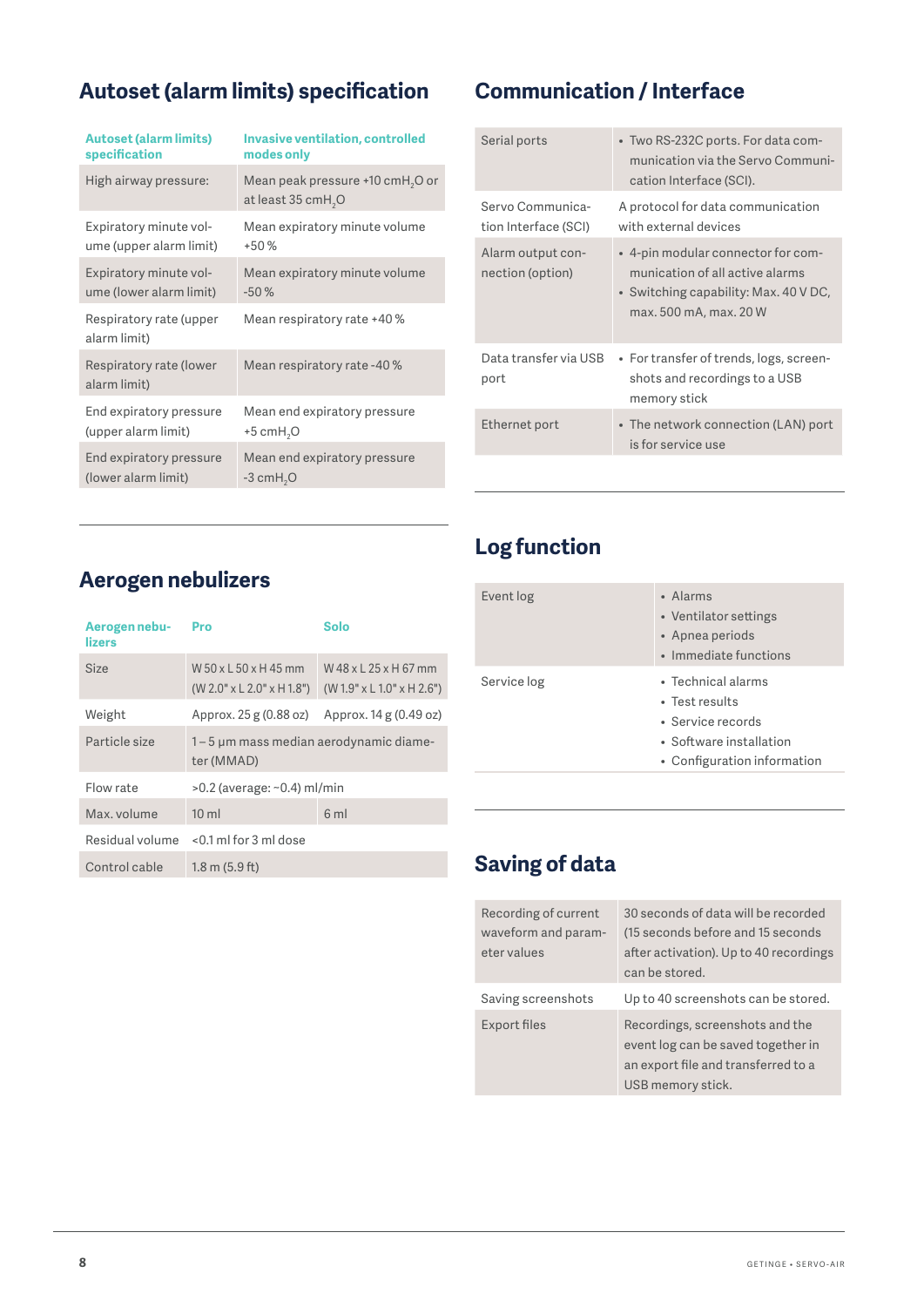### <span id="page-8-0"></span>**Optional equipment**

| <b>Optional equipment</b>   | Weight             | <b>Dimensions</b>                                                       | <b>Maximum load</b>                                                              |
|-----------------------------|--------------------|-------------------------------------------------------------------------|----------------------------------------------------------------------------------|
| Mobile cart                 | 15.0 kg (33.0 lbs) | W 647 x L 547 x H 860 mm<br>$(W 25.5" \times L 21.5" \times H 33.9")$   |                                                                                  |
| Shelf base                  | 3.0 kg (6.6 lbs)   | W 340 x L 270 x H 43 mm<br>$(W 13.4" \times L 10.6" \times H 1.7")$     |                                                                                  |
| Humidifier holder           | 0.6 kg (1.3 lbs)   | W 76 x L 125 x H 140 mm<br>$(W 3.0" \times L 4.9" \times H 5.5")$       | 12 kg (26.5 lbs)                                                                 |
| Support arm 179             | 1.9 kg (4.2 lbs)   | Length 900 mm (35.4")                                                   | • 1 kg (2.2 lbs) at 180°<br>• 1.5 kg (3.3 lbs) at 90°<br>• 3 kg (6.6 lbs) at 45° |
| Cable holder for handle     | $0.1$ kg (0.2 lbs) | W 138 x L 92 x H 155 mm<br>$(W 5.4" \times L 3.6" \times H 6.1")$       | 5 kg (11.0 lbs)                                                                  |
| Waterbag/IV pole            | 0.4 kg (0.9 lbs)   | W 148 x L 26 x H 1007 mm<br>$(W 5.8" \times L 1.0" \times H 39.6")$     | 1.5 kg (3.3 lbs)                                                                 |
| Gas cylinder restrainer kit | 1.0 kg (2.2 lbs)   | Upper: W 104 x L 65 x H 48 mm<br>$(W 4.1" \times L 2.5" \times H 1.9")$ | Two 4.5-liter bottles                                                            |
|                             |                    | Lower: W106 x L162 x H76 mm<br>$(W 4.1" \times L 6.4" \times H 3.0")$   |                                                                                  |
| Y piece holder              |                    | W 26 x L 52 x H 46 mm<br>$(W 1.0" \times L 2.0" \times H 1.8")$         |                                                                                  |

#### **Service**

| Regular maintenance | Once every 12 months or at least after 5000 operating hours |
|---------------------|-------------------------------------------------------------|
|                     |                                                             |

## Ordering information

Servo-air, ventilator system and accessories: See separate information: "System Flow Chart Servo-air" (Order no: 68 91 363).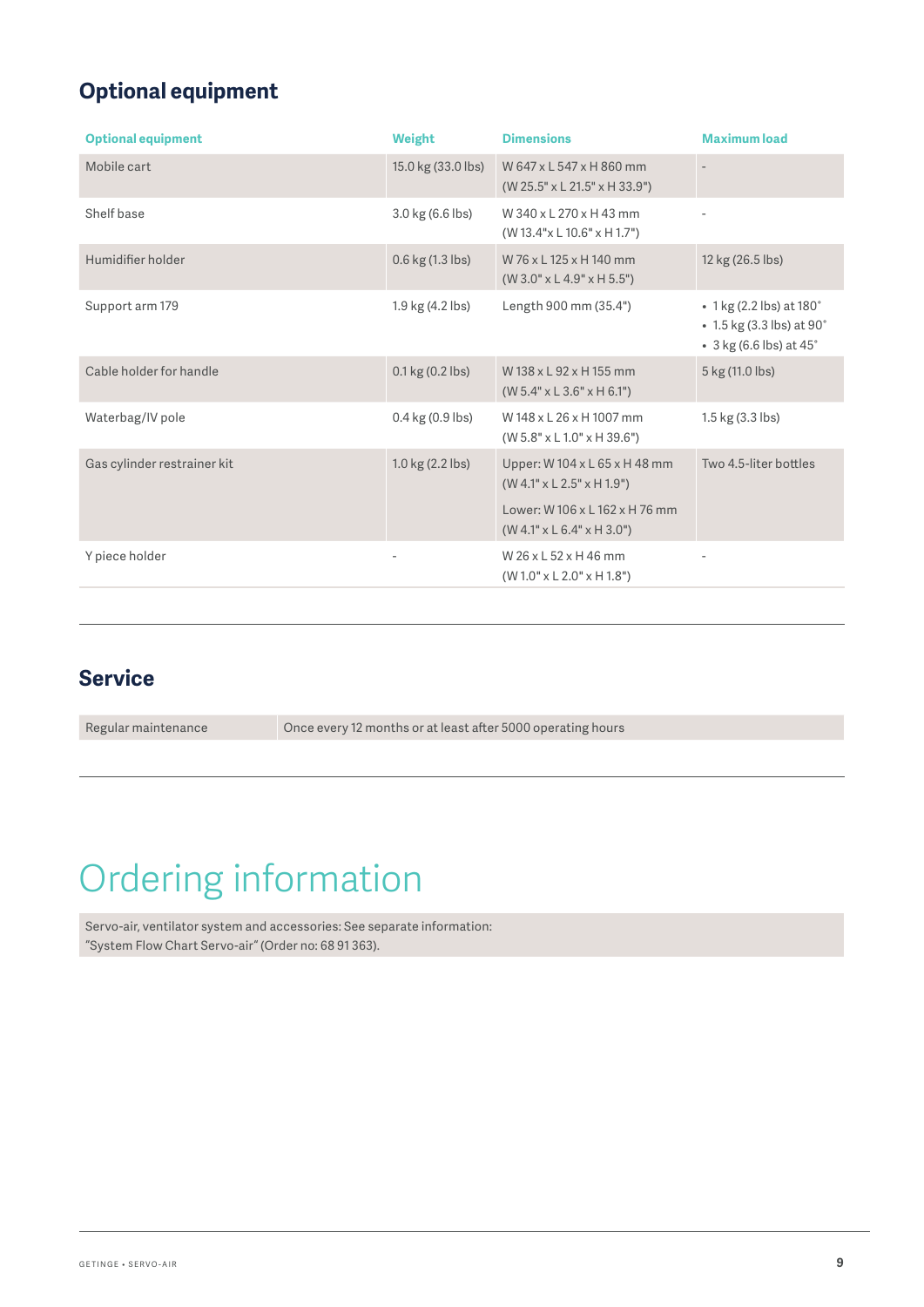## <span id="page-9-0"></span>Dimensional drawings

#### **Servo-air on Mobile cart Servo-air on shelf base**







#### **Servo-air shelf base**



\*Country specific part and directly removable parts excluded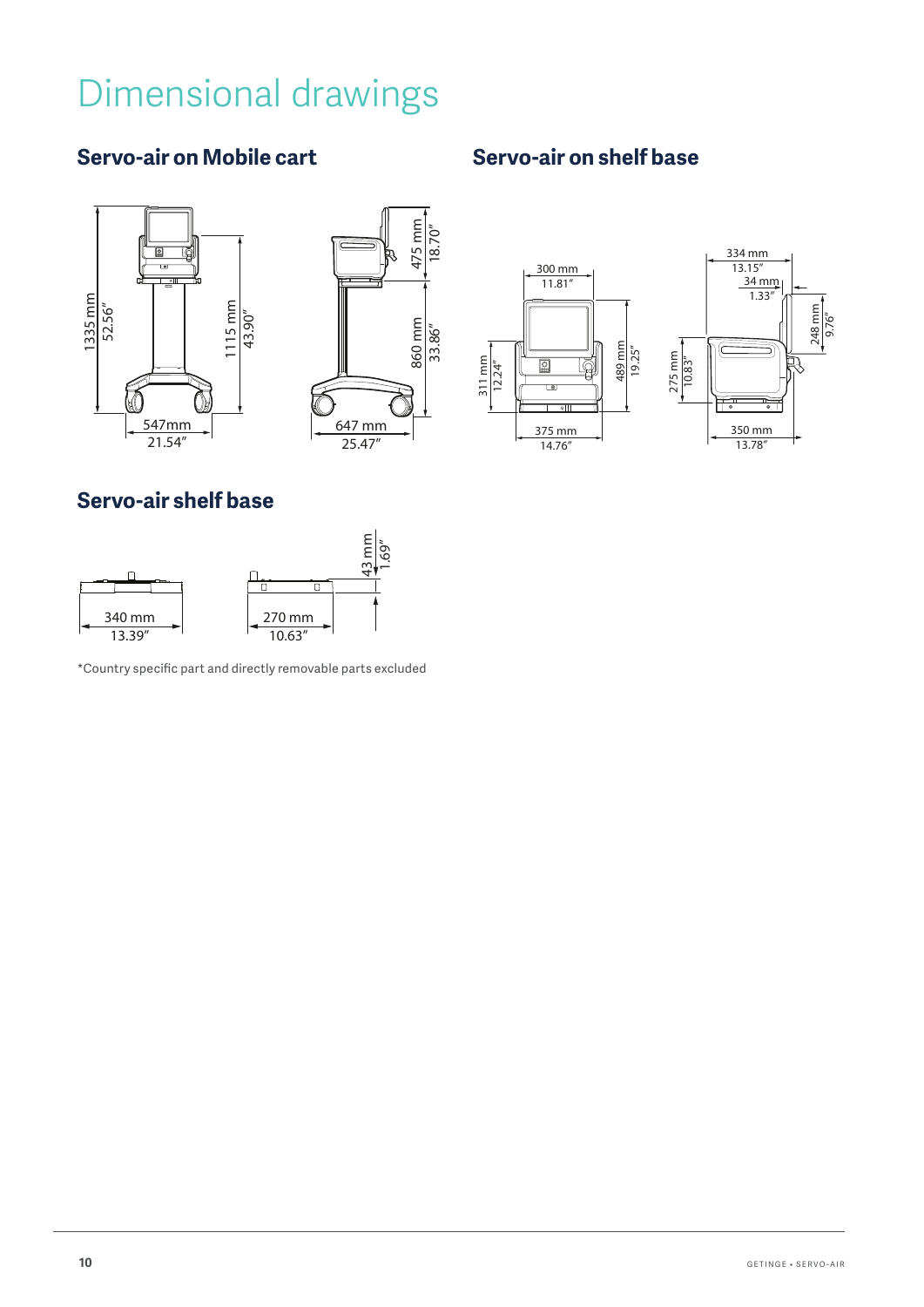| N<br><b>ote</b><br>c |
|----------------------|
|----------------------|